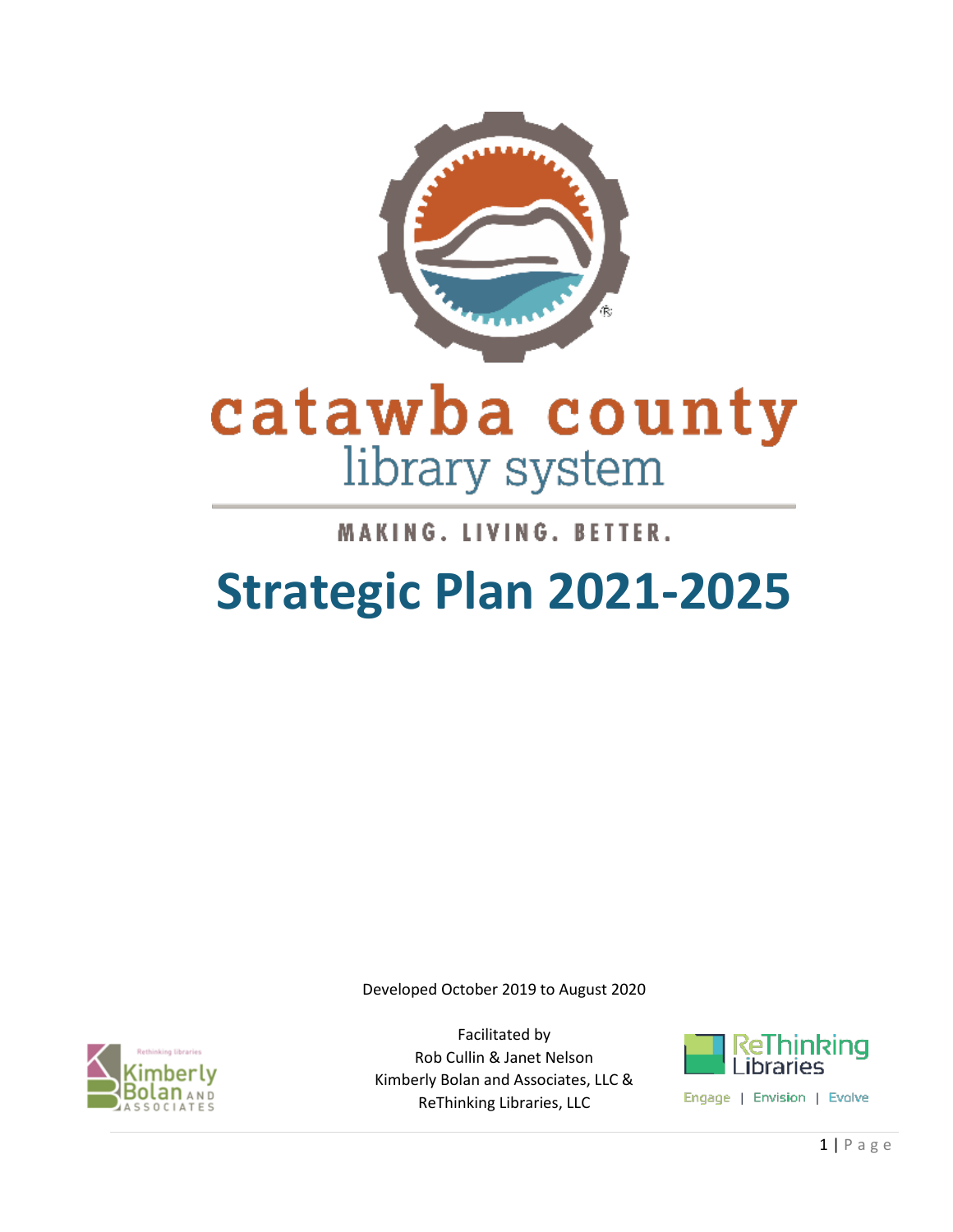# **Special Thanks**

The library would like to thank everyone who provided critical input into our strategic planning process. We gathered the opinions of over 700 Catawba County residents through focus groups, community forums, surveys, and interviews. We especially appreciate the contributions made during this unprecedented time of global pandemic.

We are deeply grateful to the following organizations and agencies for their dedicated service to our planning effort.

- Catawba County Friends of the Library
- Claremont Friends of the Library
- Sherrills Ford-Terrell Friends of the Library
- Catawba County Library Board of Trustees
- Catawba County Library Staff
- Catawba County Interagency Council
- The Latinx Community Focus Group
- Racial Justice and Reconciliation Group
- Leadership Catawba and Catawba County Leadership Academy Graduates
- Cindy's Starlite Café
- Discovery High School, Mr. Wilson's Class
- Catawba County Public Health Department
- Catawba County Department of Social Services
- The Chamber of Catawba County
- ReThinking Libraries Consulting, Rob Cullin and Janet Nelson

We are excited about moving forward in connecting with and empowering our citizens in the coming years with these community-driven vision, mission, and goals at the forefront. Many goals are contingent upon funding availability, and these initiatives will be prioritized for local funding alongside other critical County services. The level of volunteerism, community support, and citizen engagement will also impact the pace of implementation. In light of this reality, we will take advantage of all local, regional and national funding sources and harness the community's volunteer energy to bring this vision to life in a way that acknowledges the County's current and future financial condition.

This project was made possible through funding from the federal Institute of Museum and Library Services (IMLS) under the provisions of the Library Services and Technology Act as administered by the State Library of North Carolina, a division of the Department of Cultural Resources.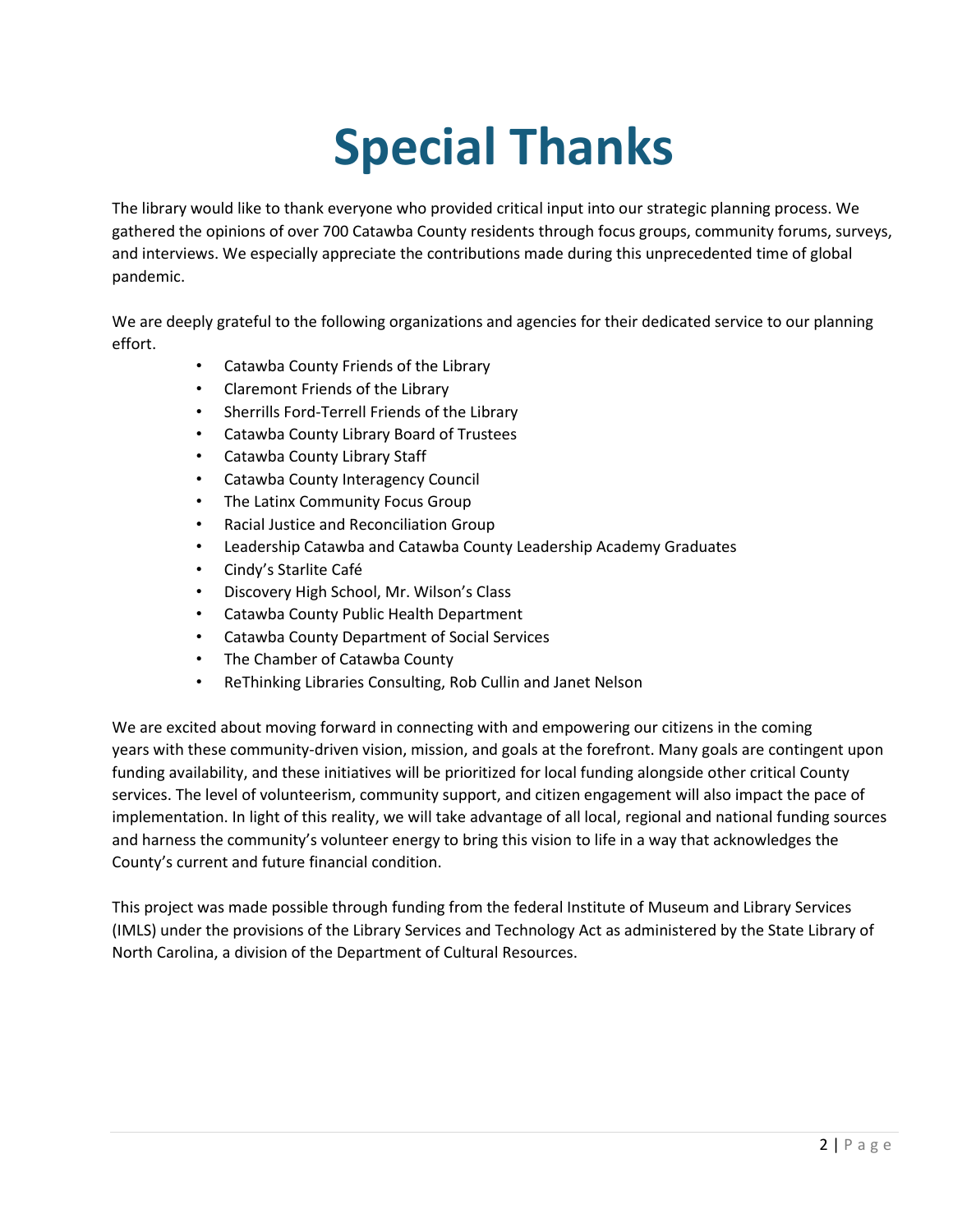# **Catawba County Library System 2021-2025 Strategic Plan**

**Vision** | We aspire to help people…. Connect. Explore. Grow

**Mission** | We commit to... Empowering lives and building community by bringing people, information, and ideas together

#### **Values** | We believe in…

- 1. Providing exceptional service with dignity and respect
- 2. Connecting people with empowering resources and expertise
- 3. Enhancing early and lifelong learning
- 4. Collaborating to build strong, inclusive communities
- 5. Ensuring equity in access, engagement, and employment

#### **Actions** | We help our community thrive by…

- 1. Inspiring children and adults with lifelong learning opportunities
- 2. Connecting people with the information they need when they need it
- 3. Connecting people to empowering, innovative digital and technology services
- 4. Strengthening community through outreach and partnerships
- 5. Engaging people with positive learning experiences, creativity, and storytelling
- 6. Fostering innovation, collaboration, and community connections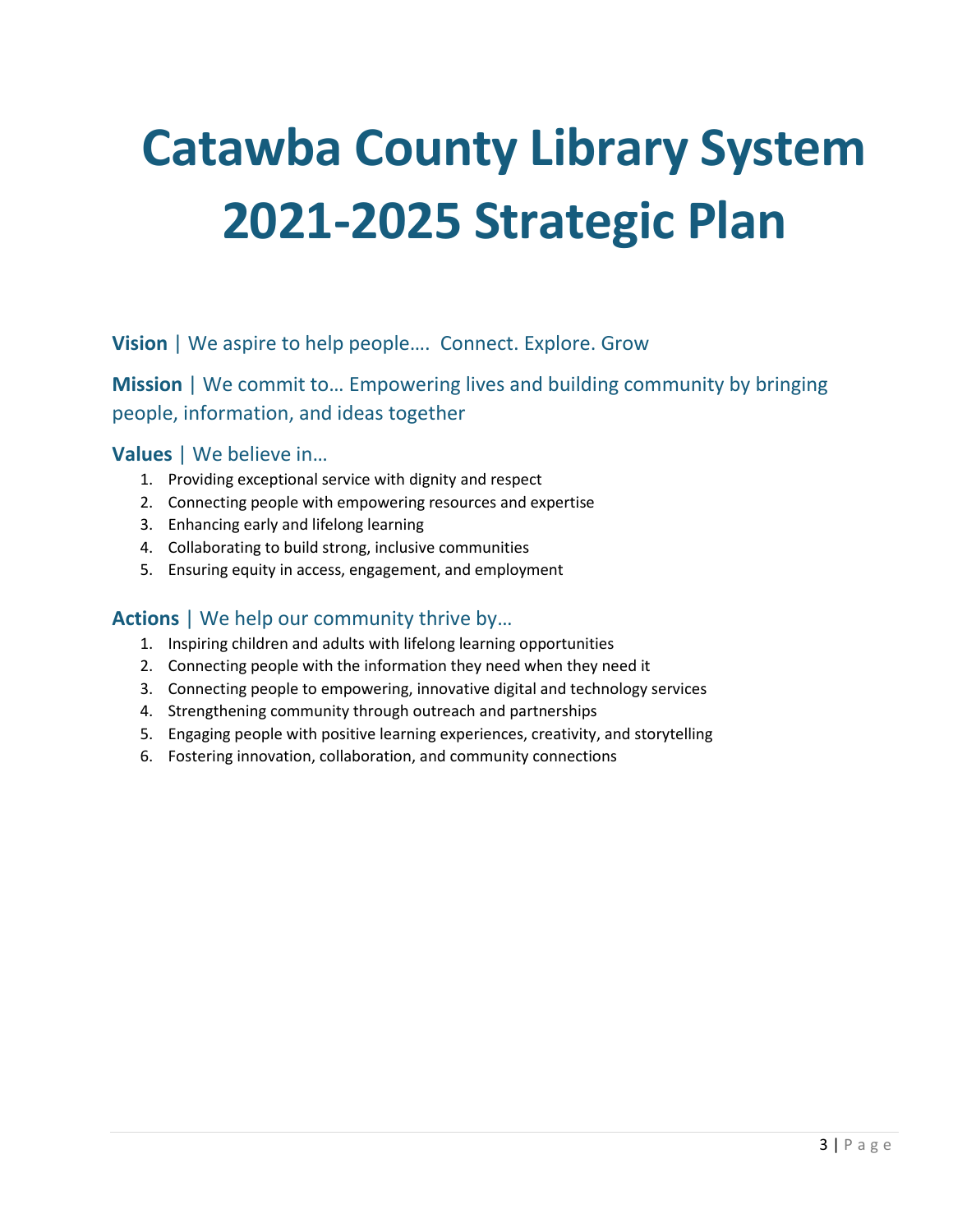# **Goal 1: Connect**

The Library will build connections and expand personal and community horizons – bringing people, information, and ideas together – anytime and anyplace.

We will connect our community to information, resources, and ideas: physically and digitally, inside and outside the walls of our buildings. We will facilitate equitable access and a meaningful exchange of information.

#### **Connect** is about how we bring people together with empowering high-quality resources – and each other.

#### **Objectives:**

- Community has access to resources and services when and where they need them
- Users attest to getting the information and assistance they need from the library to engage and live better lives
- Community-Library partnerships are strengthened and impactful
- Community members agree that the library contributes to making.living.better in Catawba County
- Community has enhanced awareness and engagement with the library

#### **Connect in action looks like…**

- Citizens connected to the information and tools they need when and where they need them
- Library to Go and Outreach to underserved populations; potentially through library outpost or kiosk
- Collaborative work and partnerships focused on early literacy, workforce development, digital literacy
- Collaborative work and partnership with K-64 and schools, including all access cards
- Enhanced civic engagement and community conversations
- Improved community awareness through marketing and engagement efforts
- A welcome package for newcomers, including businesses, the Chamber, and Economic Development Corporation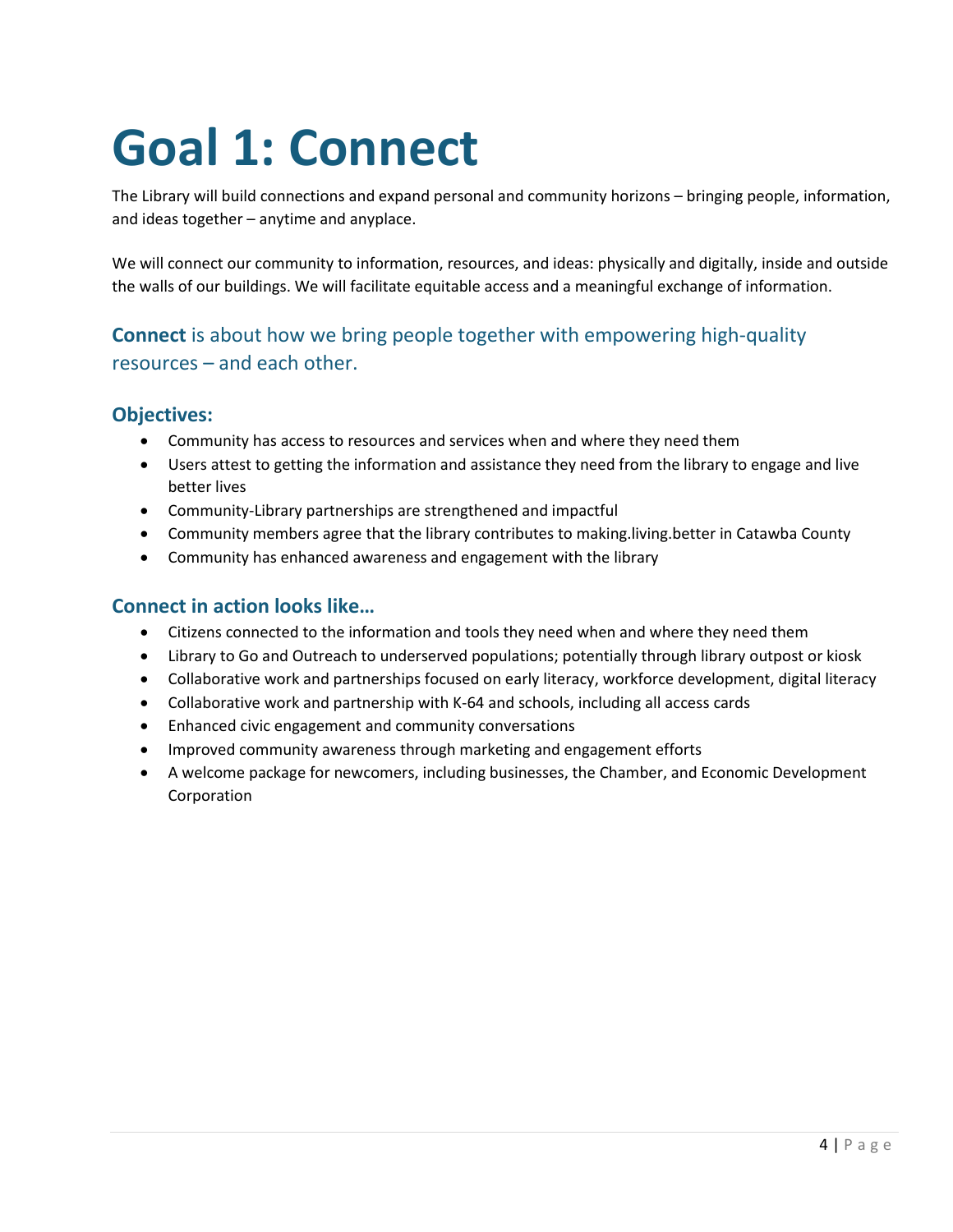# **Goal 2: Explore**

The Library will empower lives and build community with vibrant physical and digital destinations for exploration, learning, innovation, and growth.

We will enhance the quality of library facilities, spaces, technologies, and resources to entice exploration, spark curiosity, foster lifelong learning, and enhance quality of life.

#### **Explore** is all about fostering the community's passions for discovery, knowledge, and personal growth.

#### **Objectives:**

- Equitable access to vibrant, welcoming library spaces that enhance quality of life
- Enhanced access to early literacy initiatives and engagement with early literacy spaces
- Community members have increased confidence in personal learning, skills, and abilities
- Increased access to and improved usability of robust digital resources and services
- Community members attend programs and agree that the library plays an essential role in early literacy, lifelong learning, digital literacy, and economic development
- Enhanced access to arts and culture resources and engaging programming for all ages
- Community has increased satisfaction and usage of library services, spaces, equipment, and resources

#### **Explore in action looks like…**

- Libraries as destinations for interactive experiences, education, and civic engagement
- Robust user friendly and engaging web presence and portal to online content
- Access to the latest technologies for education, business and personal goals
- Interactive exploration and learning areas for all stages of life including early literacy, STEAM, makerspaces, gardening, health and wellness, and small business.
- Enhanced and inclusive 21st Century facilities and spaces responding to diverse community needs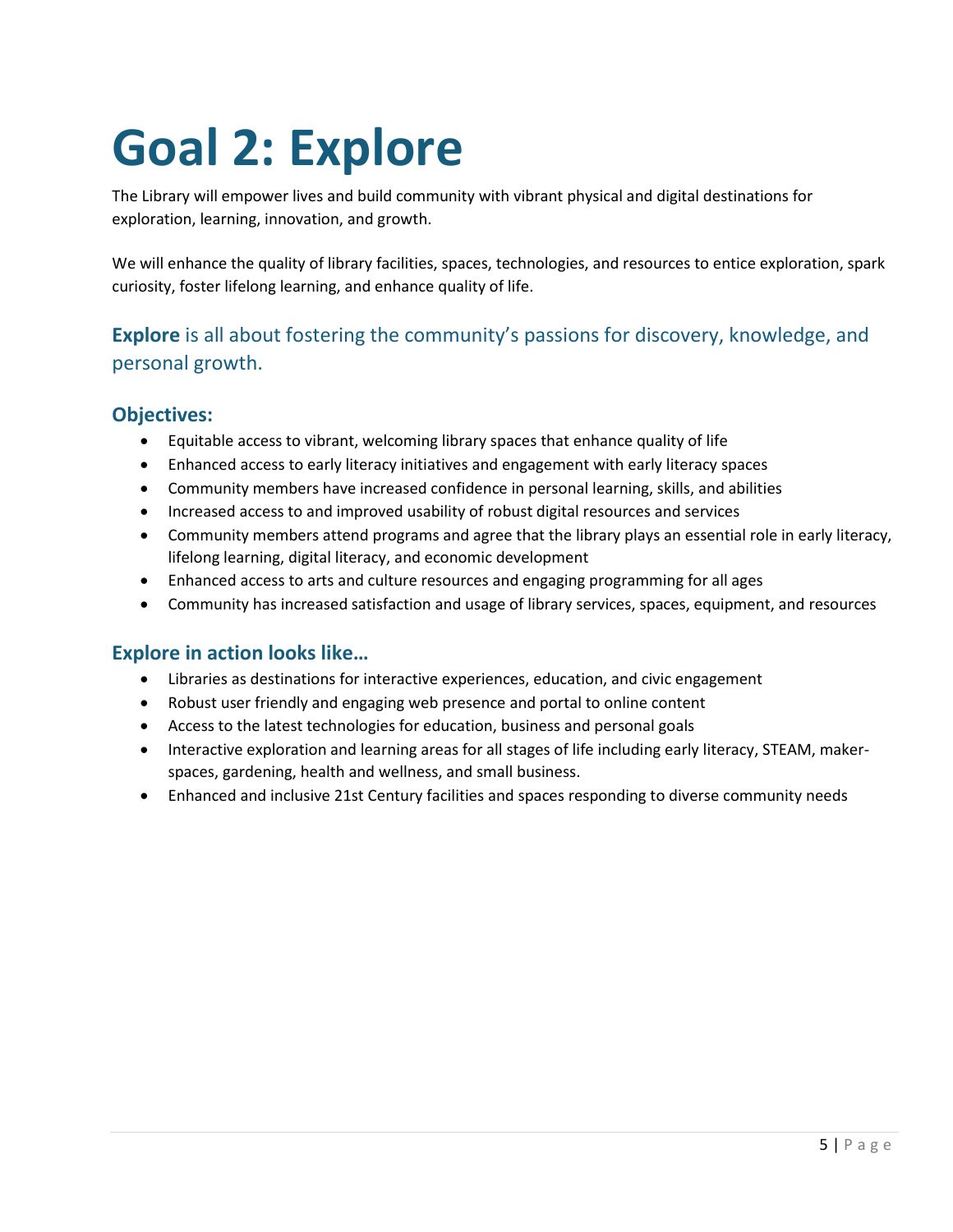# **Goal 3: Grow**

The Library will foster empowering connections and partnerships within the community to help people and communities thrive.

We will bring together people, partners, and organizations - building community and helping drive equity of access, innovation, and sustainability.

**Grow**is all about collaboratively addressing critical challenges facing the community by providing equitable access to the tools, resources, and spaces people need to succeed and thrive.

#### **Objectives:**

- Increased outward focus on building partnerships aligned with community needs
- Improved community health outcomes
- Advancement in workforce and economic development from impactful library contributions
- Significant gains in early literacy and educational attainment through library programming and resources
- Residents' quality of life will be positively impacted by the library
- Community organizations are positively impacted through collaboration with the library
- Library staff are actively engaged in pursuing community initiatives

#### **Grow in action looks like…**

- More people using the library as a result of eliminating barriers to service (ex: eliminating late fees)
- Increasing county-wide internet access with equitable access to the latest and best technologies available
- Increasing capacity to achieve shared goals through enhanced partnerships with schools, public health, social services, chamber, CVCC, etc.
- Better prepared workforce through engaging and rewarding volunteer experiences at the library
- Equitable access to spaces and resources with a focus on reaching those currently underserved
- Robust programming and resources focused on mental health and well-being
- Facilitating community wide events including festivals, maker-fairs, job fairs, and entrepreneur fairs.
- Libraries as community conveners, bringing other agencies, municipalities and groups together
- Co-locating future or existing libraries with complimentary agencies like the Cooperative Extension to benefit from shared resources, training, programming, spaces, etc.
- More citizens and families reading through expanded access to reading materials found in Little Free Libraries and remote library access sites throughout the community
- Engaged Friends of the Library groups supporting library goals and advocating in the community
- Increased communication and advocacy with county and municipal leaders to further develop collaborative initiatives, spaces, resources, and funding
- Exploring options for expanding and diversifying revenue sources and fundraising opportunities, i.e., dedicated revenue sources, capital project funds
- Expanding grant funding opportunities with focus on sustainability
- Exploring the development of a community-based mentoring program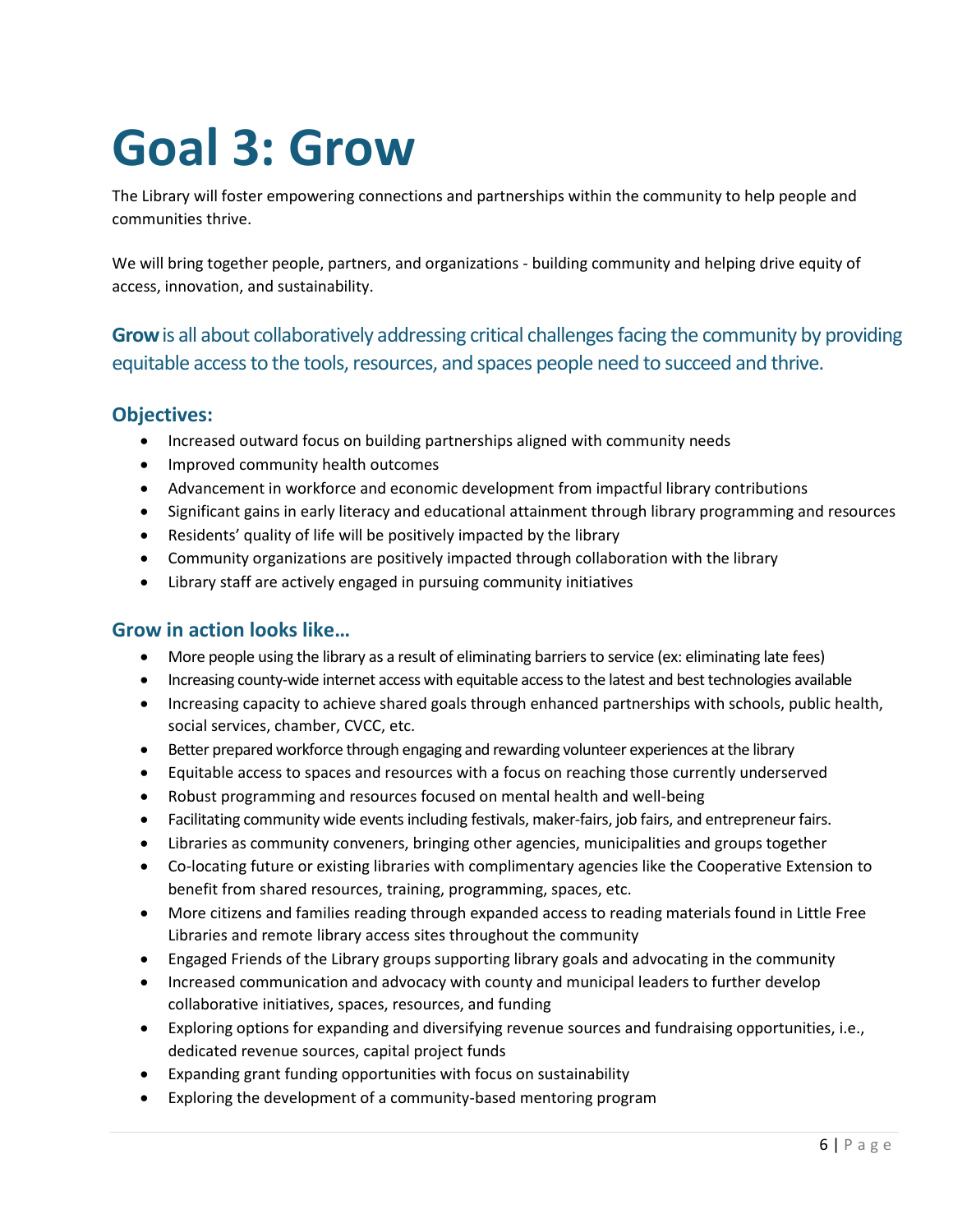# **The Process**

The Catawba County Library System strategic planning process for 2021-2024 began in October 2019 and completed in August 2020, under the guidance of the Catawba County Library System's Library Director and Board of Trustees. Library consultants Rob Cullin and Janet Nelson of Kimberly Bolan and Associates (KBA) facilitated the process.

#### **The Process: The Library's strategic planning process included the following key areas:**

**Gathering and analyzing community input and data:** This project began with the collection of data including benchmarking, demographic analysis, and collection analysis. In addition, Library staff and Catawba County residents were involved in exploring ideas and possibilities for the library as a thriving 21st-century library. Inperson stakeholder sessions were conducted by KBA in October and December 2019. Participation was diverse and included the general public, parents and caregivers, educators, community leaders and partners, senior citizens, students, Library staff members, and library advisory board members. Frequent library users and infrequent and non-users were involved and ranged in ages, ethnicity, and backgrounds. These stakeholders participated in the discussions regarding the Library's services and strategic future. In addition to the stakeholder sessions, an online survey was conducted in February 2020. Those surveyed included a strong mix of library users as well as infrequent and non-users. Participants ranged from 12 to over 76 years of age.

**Developing solutions:** Due to the coronavirus pandemic, the originally planned in-person Strategic Planning Retreat in April 2020 was moved to July and August 2020. During the retreats, all data and community input, along with updated staff input, was reviewed with a planning team of ten people, consisting of the library director, staff members, library advisory board members, and community members and leaders. Using the data, the group worked to establish essential strategic areas, specific goals, and related investments required to implement the goals. The envisioned plan is designed to help the library thrive over the next five years and beyond.

**What We Heard:** The community focus groups and online survey explored numerous topics, including customer service, youth services, adult services, outreach services, programming, technology and digital services, facilities/buildings, collections and resources, and overall 21st-century public library best practices. Detailed summaries of all stakeholder feedback and online survey results were provided in separate documents to Library leadership and reviewed in depth during the Strategic Planning Retreat. All stakeholder input, data analysis, and follow-up exploration work led to the strategic focuses, goals, and investments outlined in this document.

**Evaluation & Collaboration:** With the goal of making progress in the defined areas and outcomes over the next three years, Library and county administration, staff, and advisory board will regularly evaluate their progress and achievements. Objectives set forth in this plan will be accomplished as outlined and will be reviewed regularly with these stakeholders. This balanced and systematic process also emphasizes that the resulting plan will be iterative and evolve substantially over the next several years.

**Roadmap for Success:** This plan provides a path to results, as illustrated in this document and companion annual work plans. The intent is to guide the library with a plan that can live, breathe, and be readily implemented on a